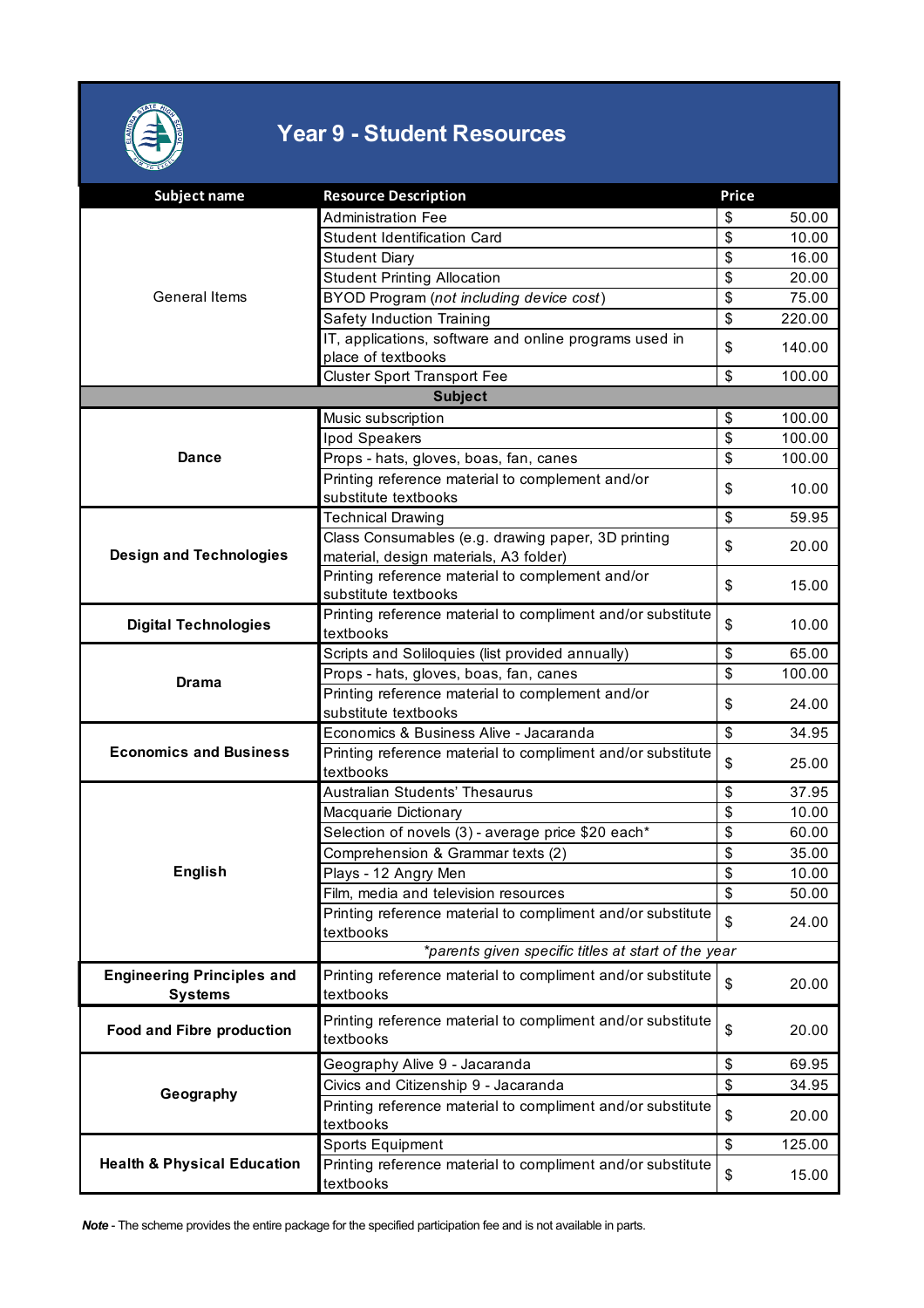

## **Year 9 - Student Resources**

| <b>Subject name</b>                                         | <b>Resource Description</b>                                  | <b>Price</b>            |          |
|-------------------------------------------------------------|--------------------------------------------------------------|-------------------------|----------|
|                                                             | History Alive 9 - Jacaranda                                  | \$                      | 69.95    |
| <b>History</b>                                              | Printing reference material to complement and/or             |                         |          |
|                                                             | substitute textbooks                                         | \$                      | 24.00    |
|                                                             | Printing reference material to complement and/or             |                         |          |
| Japanese                                                    | substitute textbooks                                         | \$                      | 20.00    |
| <b>Materials and Technologies</b><br><b>Specialisations</b> | Class Consumables(e.g. Hand and electrical tools, 3D         |                         |          |
|                                                             | Printer Laser Cutter materials for projects-wood, metal,     | \$                      | 95.00    |
|                                                             | plastics, fibres, finishes and paints, sandpaper, PPE)       |                         |          |
|                                                             | Junior Workshop A                                            | \$                      | 23.95    |
|                                                             | Junior Workshop B                                            | \$                      | 23.95    |
|                                                             | Printing reference material to complement and/or             |                         |          |
|                                                             | substitute textbooks                                         | \$                      | 15.00    |
|                                                             | My Maths Oxford                                              | \$                      | 69.95    |
|                                                             | Mangahigh                                                    | \$                      | 20.00    |
|                                                             | Scientific Calculator - Casio fx 82AU                        | \$                      | 30.00    |
| <b>Mathematics</b>                                          | Class Resources (e.g. dice, manipulatives, rulers,           |                         |          |
|                                                             | protractors, geometric solids, scales, rolling rulers, maps, | \$                      | 40.00    |
|                                                             | trundle wheels, clinometers)                                 |                         |          |
|                                                             | Printing reference material to complement and/or             |                         |          |
|                                                             | substitute textbooks                                         | \$                      | 20.00    |
|                                                             | <b>SLR Digital Camera</b>                                    | \$                      | 1,000.00 |
|                                                             | SD Cards (x4)                                                | \$                      | 60.00    |
|                                                             | Laptop                                                       | $\overline{\mathbf{S}}$ | 1,000.00 |
|                                                             | Tripod                                                       | \$                      | 100.00   |
| <b>Media Arts</b>                                           | Consumables - Card reader, External Hardrive, Light Box,     |                         |          |
|                                                             | Photo quality Printer (A3), Lighting Rig Studio, Gimble,     | \$                      | 500.00   |
|                                                             | Photographic Drone, Backdrops, Collection of X-press         |                         |          |
|                                                             | Gloss paper, Self adhesive Foam Core boards                  |                         |          |
|                                                             | Printing reference material to complement and/or             | \$                      | 24.00    |
|                                                             | substitute textbooks                                         |                         |          |
|                                                             | Recording Interface (Mbox)                                   | \$                      | 350.00   |
| <b>Music</b>                                                | <b>Acoustic Guitar</b>                                       | \$                      | 100.00   |
|                                                             | Nylon guitar strings                                         | \$                      | 9.80     |
|                                                             | <b>Drum Sticks</b>                                           | \$                      | 20.00    |
|                                                             | Drum pads                                                    | \$                      | 18.00    |
|                                                             | Headphones & Adaptor                                         | \$                      | 20.00    |
|                                                             | Keyboard and Adaptor                                         | \$                      | 300.00   |
|                                                             | Microphone & Lead                                            | \$                      | 300.00   |
|                                                             | Consumables - Software, Music Scores, USB, Theory            | \$                      | 231.95   |
|                                                             | book                                                         |                         |          |
|                                                             | Printing reference material to complement and/or             | \$                      | 15.00    |
|                                                             | substitute textbooks                                         |                         |          |
| <b>Science</b>                                              | Pearson 9 Science                                            | \$                      | 65.95    |
|                                                             | Printing reference material to complement and/or             | \$                      | 14.00    |
|                                                             | substitute textbooks                                         |                         |          |
|                                                             | Science consumables (e.g. equipment, chemicals and           |                         |          |
|                                                             | materials for science practicals; materials for STEM-        | \$                      | 30.00    |
|                                                             | related activities)                                          |                         |          |
|                                                             | Total                                                        | \$                      | 6,437.25 |

*Note* - The scheme provides the entire package for the specified participation fee and is not available in parts.